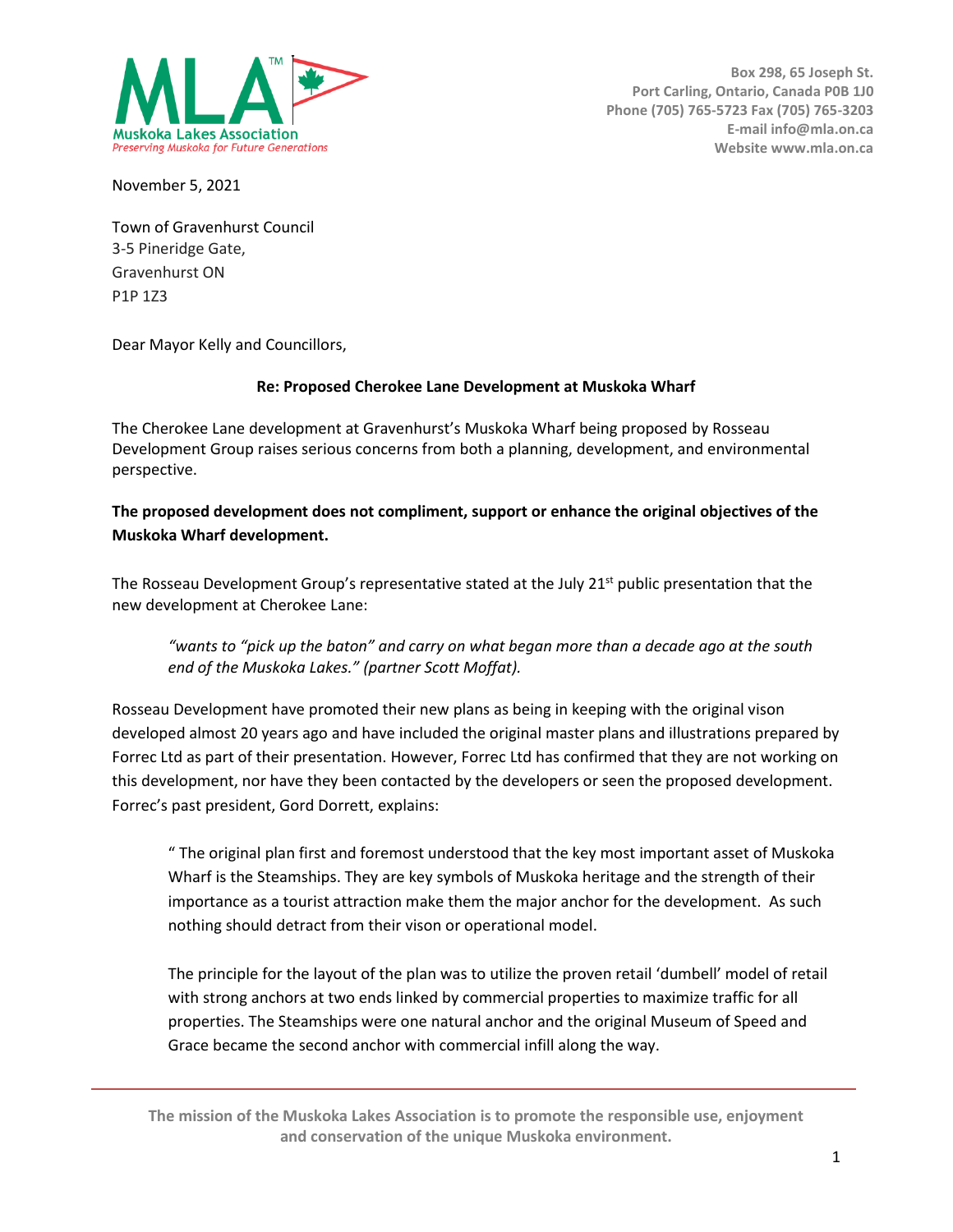The master plan also confined all building developments to land that had been urbanised over the past 100 years (light industry, boat building, tanneries, sawmills and commercialization) and protected and retained the only two natural shorelines; the re-naturalized registered fish habitat zone with the boardwalk and the classic Muskoka granite face shoreline behind the Steamships. As one can see in the original plans and sketches by Forrec, the Cherokee Lane site is clearly shown as undeveloped green space.

As principal in charge for the original Muskoka Wharf project I can clearly state that the proposed Cherokee Lane Development does not fit in with the original vision and in fact is the direct opposite of what the original plan was trying to achieve from an environmental, financial and operational model. In no way does the proposed development at Cherokee Lane build on or contribute to the original vision of Muskoka Wharf."

## **The proposed development does not comply with the recent Muskoka Wharf Revitalisation Plan.**

Although the original development has not lived up to its potential, the fundamentals of the original design and layout are still sound. As such, the Town of Gravenhurst has realised that the original development still has tremendous opportunity and recently completed the "Muskoka Wharf Revitalization Plan" to look at ways to realise the potential of what was already started. This extensive study was conducted with input from government, independent consultants, local business, tourist operators, stakeholders and public consultation and came up with key objectives that would enhance Muskoka Wharf.

The following key recommendations in the Muskoka Wharf Revitalization Plan are in direct contrast to the proposed Cherokee Lane development:

- "Increase density by infilling of undeveloped lands and vacant properties" Where the Cherokee Lane development is proposing developing new areas.
- "Strengthen the natural beauty of the land"
	- Where the Cherokee Lane development is developed on the last natural shoreline in the bay.
- "Develop plans to mitigate seasonal flooding"
	- Where the Cherokee Lane development would further urbanize the natural waterfront.
- "Improve landscape at Lions Lookout Park to enhance views of Muskoka Bay"
	- Where the Cherokee Lane Development would include a 7 story building in front of the Lions Lookout Park and vistas to and from the water in Muskoka Bay.
- "Develop new condo on already approved site at west end of site."
	- Where the Cherokee Lane development is a completely new unapproved site.

While Rosseau Development suggested at the July Public presentation that their proposal "is in keeping with the town's revitalization plans":

**The mission of the Muskoka Lakes Association is to promote the responsible use, enjoyment and conservation of the unique Muskoka environment.**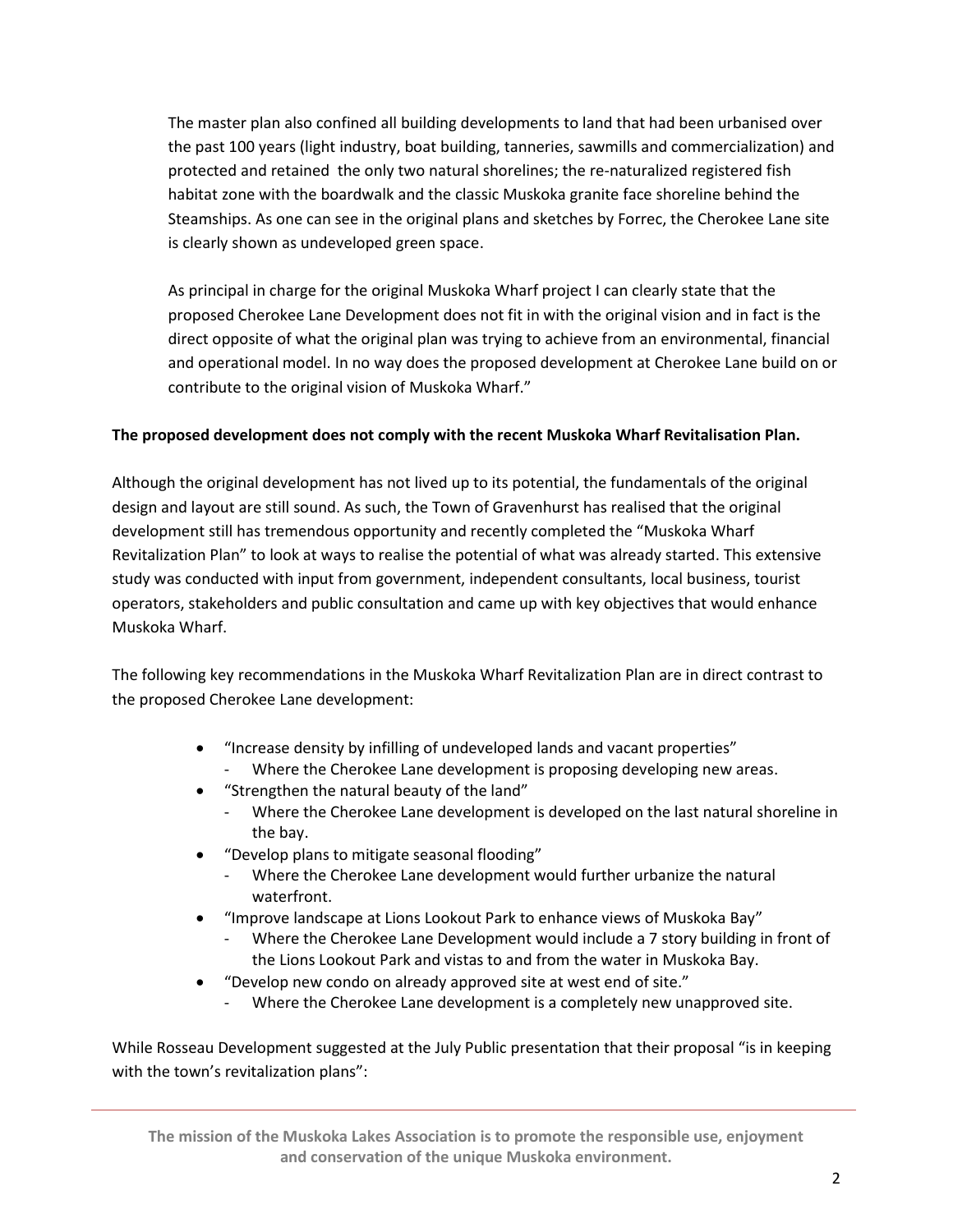- Not once in the town's revitalization document was there any reference to, or mention of developing the Cherokee Lane properties as a means to enhance or revitalize Muskoka Wharf.
- The proposed plan actually contradicts the approved Muskoka Wharf Revitalization Plan's economic, environmental, landscape and masterplan principles on multiple fronts.

The recently approved Muskoka Wharf Revitalization Plan sets a direction for the upgrade and further development of this site based on excellent economic, environmental and planning reasoning. However, we have serious concerns with the proposed Cherokee Lane development for the following reasons:

- 1. The original plans provided there should be no built development of any lands past the Steamship operations.
	- a. This land is the only natural shoreline left in the bay and should be retained for environmental and visual enhancement of the Bay.
	- b. This natural property is the perfect Muskoka postcard background for the Steamships operations, a key symbol of Muskoka, not a 7 story condominium that would tower over the Steamships.
	- c. Any built development past the Steamships will create major traffic on the water. All public marinas and docking in the original plan were purposely separated from the Steamship operations for this very reason.
	- d. Adding private slips and/or public docking on the far side of the Steamships as proposed by the Cherokee Lane Development creates a serious hazard for Steamships trying to navigate in and out of port, versus small public watercraft. In addition, this will also create more water traffic confusion for arriving and departing small watercraft that are either new to the area and/or boat renters.

There are already serious problems with boat traffic in the bay, adding additional private and public slips, especially on the far side of the Steamships will make it worse than the already problematic situation as brought up by Councillor Penny Varney at a recent meeting:

*"I think that Gravenhurst has got to take control of the Muskoka Bay in some way ... There have been nine incidents that the police have called about, boating accidents, already."*

Gravenhurst Banner June 28, 2021

**The mission of the Muskoka Lakes Association is to promote the responsible use, enjoyment and conservation of the unique Muskoka environment.**